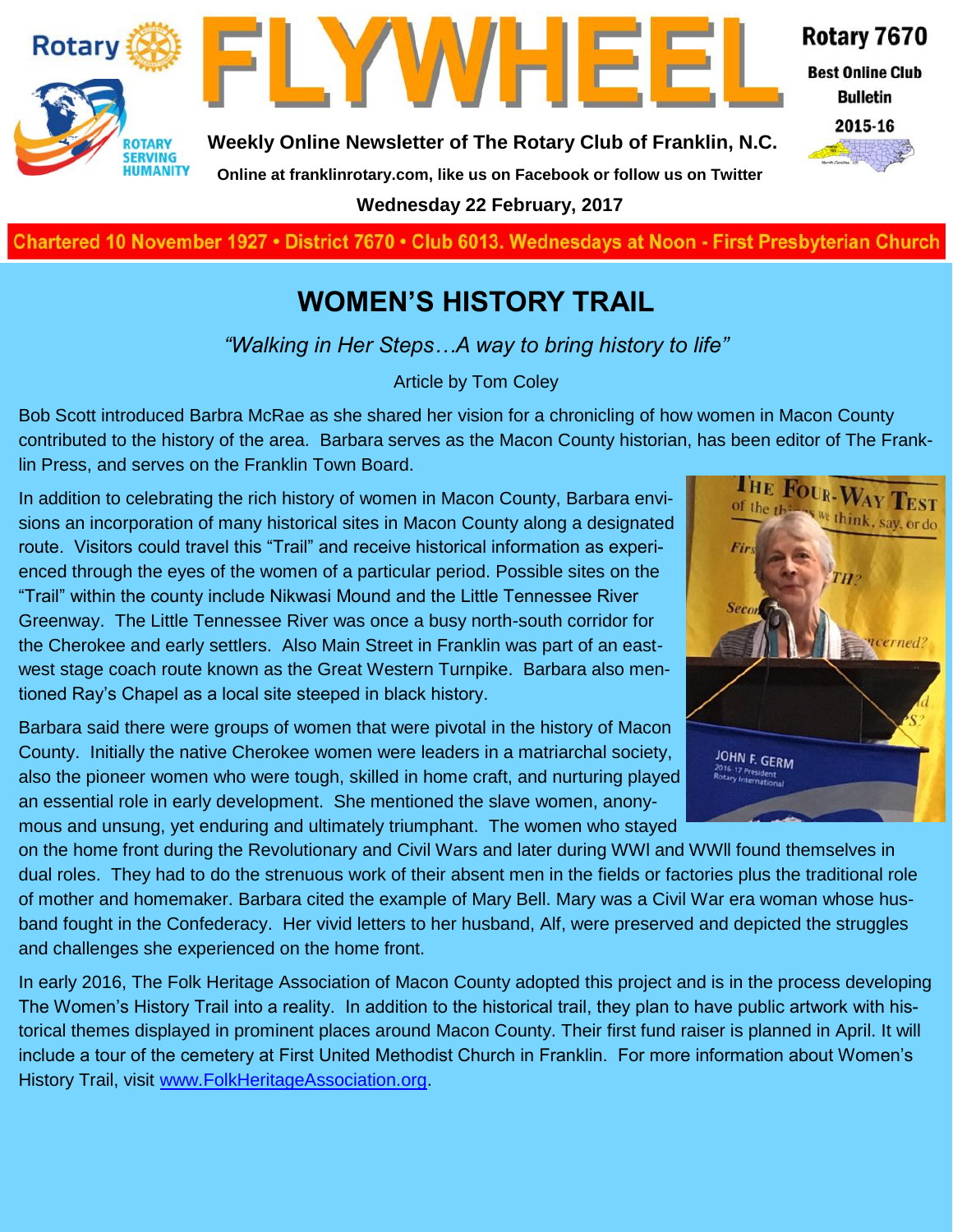



**Weekly Online Newsletter of The Rotary Club of Franklin, N.C. Online at franklinrotary.com, like us on Facebook or follow us on Twitter**

**Wednesday 22 February, 2017**



**Best Online Club Bulletin** 



#### **Charted November 29, 1927 • District 7670 • Club 6013 Wednesdays at Noon - First Presbyterian Church**



**Student of The Month** The February Student of the Month is Faviola Mendez, a senior at FHS. She is a member of the tennis team as well as the Interact Club and spends a lot of time doing community service from packing backpacks to helping a family in need at Christmas. Great work Favy!

#### **CART Recognition!**

Congrats to Gary Shields as he was recognized Wednesday for contributing \$100 to the CART Fund!



# **First Posting**

#### **Back Pack Fill**

Next backpacks fill will be Monday 2/27 at CareNet with the March back pack fill 3/27. A great way to makeup! Sign up with Patrick Betancourt now! It was also announced that thus far volunteer hours for the club this Ro-



tary Year totals over 4540 hours! Great work so far!

#### **Foundation Contributions**

Mike Norris-foundation chair recently stressed the importance of making your foundation contributions.

He gave the club an update on where it was so far for the year and that you have an opportunity to make it very easy through Rotary Direct. See Mike and he'll get you started!!



This is the first posting for Julia Langley being proposed for new membership by President Lenny. Any questions comments or concerns see any board member.

## **Stop Hunger!**

The board approved \$500 to be allocated to the Sylva joint Stop Hunger Project. The project will take place Saturday March 11th 10a at First Methodist in Sylva. If you would like to volunteer see President Lenny! Satellite club plans on having a group there.

**Rotary Service 3/1/17**

Greeter: TBA

Prayer/Pledge: PE Judy Chapman

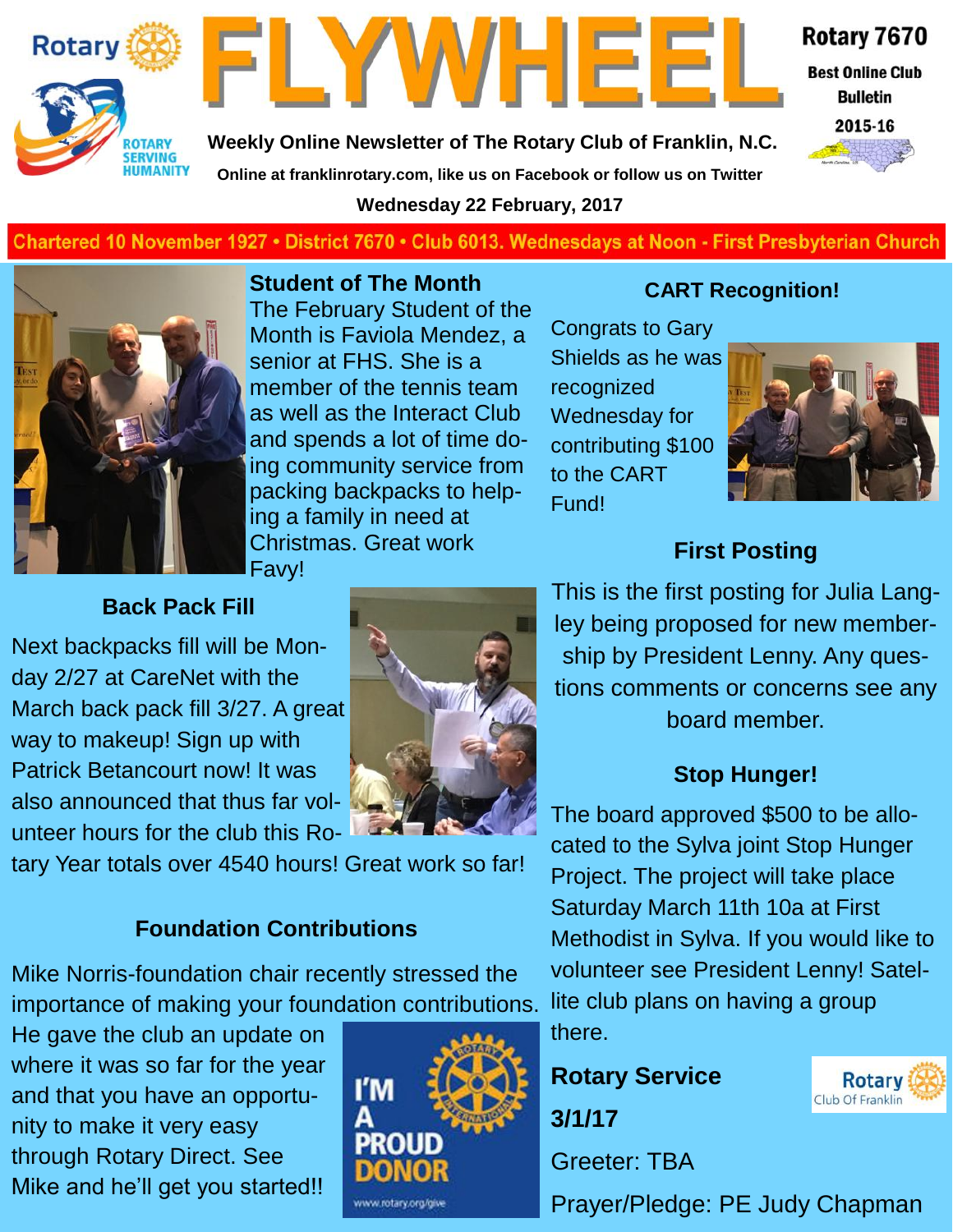



Rotary 7670

**Best Online Club Bulletin** 

2015-16

**Weekly Online Newsletter of The Rotary Club of Franklin, N.C.**

**Online at franklinrotary.com, like us on Facebook or follow us on Twitter**

**Wednesday 22 February, 2017**

**Charted November 29, 1927 • District 7670 • Club 6013 Wednesdays at Noon - First Presbyterian Church**



# **Notes from The Top**

I would like to take the time this week to reflect on a program we do at Rotary and have been doing for a long time. It is not a program that involves a lot of members. It is a project that is however, one of the most important our club can claim! If you haven't guessed it yet, it is because the project is done month after month by one Rotarian. That Rotarian is soft spoken, but very passionate. I get a gentle reminder as past presidents have for years now, "remember, I need a few minutes at our next meeting". Still wondering?

Today, was the perfect example of why it is so important. We heard in her own words what it meant to be selected as the STUDENT OF THE MONTH!!

Gary Shields each month of the school year works with the teachers to select the best candidate for the award. He makes the contact, he gets the plaque made and is always sure to get the student to our meeting. As I said, at the top, this is a great program and one of the best things we as Rotarians can do. Encourage our young people to excel and become leaders. Thank you Gary!

Also, thank you Gary for being our newest \$100 CART inductee!

If you are passionate about something Rotary does, let me know! We all have different things that mean a lot to us. Send me a quick email telling me why.

I would love to hear from you. My email is: [lennyjordan@gmail.com](mailto:lennyjordan@gmail.com)

# **Evening Club Meets Tuesday!**

The RC of Franklin Evening satellite Club is now meeting on **Tuesday's 630p at Lazy Hiker.**  Tell a friend about the club. Just another option to

serve as a Rotarian!



**AG Sean Needs Flywheel Editor!**

If you are interested in publishing the newsletter each week please see AG Sean. He would like to let someone else do it. Doesn't take more than an hour and a half each week. See Sean or Stephanie Smith!

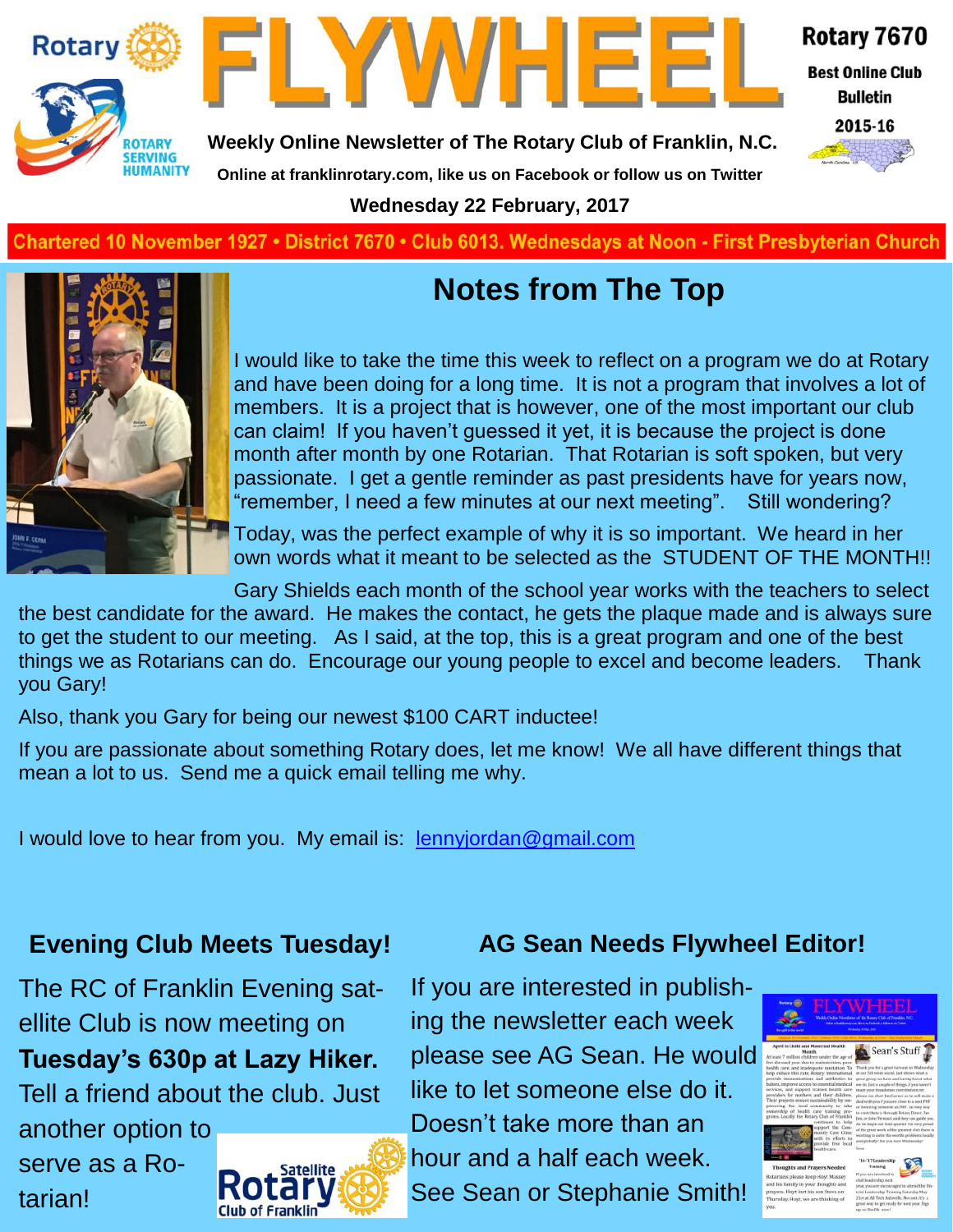



Rotary 7670

**Best Online Club Bulletin** 



**Weekly Online Newsletter of The Rotary Club of Franklin, N.C. Online at franklinrotary.com, like us on Facebook or follow us on Twitter**

**Wednesday 22 February, 2017**

**Charted November 29, 1927 • District 7670 • Club 6013 Wednesdays at Noon - First Presbyterian Church**

# **District Conference April 28th-30th!!**

Nows the time to make plans for the upcoming District Conference in Hickory. There will be a free youth conference on Friday 10a-3p..dinner for Rotarians Friday Night then the regular



conference Saturday and breakfast Sunday. Earn a PHF for registering the highest percentage of Rotarians in your club category size for the Young Leaders and District Conference in Hickory April 28-30, 2017!! Club is reimbursing first 20 members \$75 on registration fee. **Register now at rotary7670.org for the conference!!!District only \$145**

Next fellowship will be Thursday March 2nd at Currahee Brewery in Franklin 530p. See you there!

# **Happy Bday Bea!**

Come next Wednesday as we will be celebrating our inbound exchange student Bea's 17th birthday at the regular meeting!

# **March BREW Fellowship**<br>Next fellowship will be **Fred's Funnies**



**On Aging.** 

Secrets to a long happy marriage



A old woman was sipping on a glass of wine, while sitting on the patio with her husband, and she says, "I love you so much, I don't know how I could ever live without you"... Her husband asks, "Is that you, or the wine talking?"... She replies, "It's me... talking to the wine."



With Age comes skills **It's called MultiTasking**